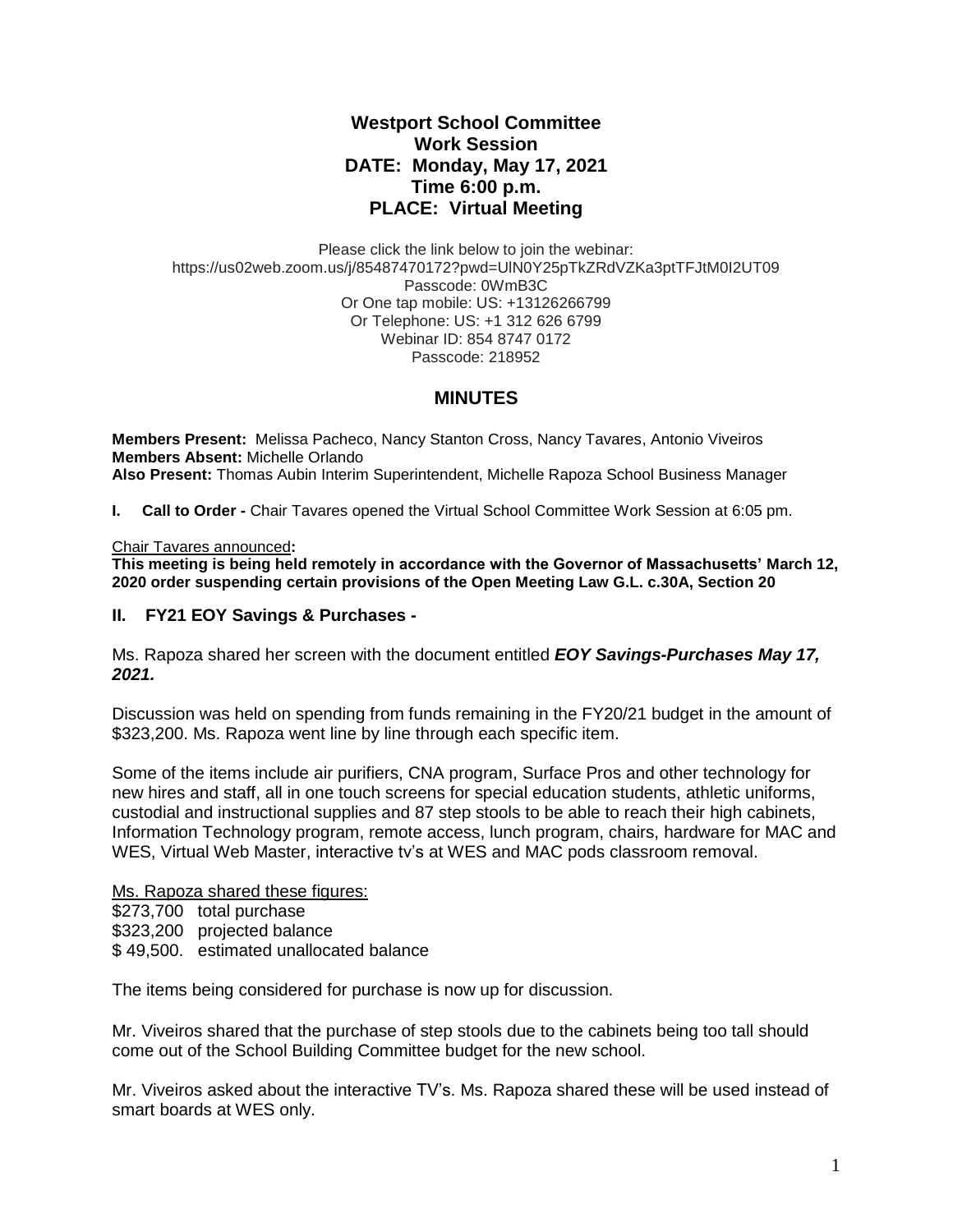Mr. Viveiros asked about the timeline on budget spending. Ms. Rapoza explained the items have to be received or be invoiced by June 30, 2021.

Ms. Stanton Cross asked about how the money can be used. Ms. Rapoza said funds can be used for anything as long as the school committee approves the transfers. Ms. Stanton Cross asked if the furlough money of \$200,000 could be paid.

Ms. Rapoza explained that this year's budget had been reduced, however the 2 days were added back into the school year. To make next year whole, FY22 needs to include the 2 days for both unions.

Ms. Stanton Cross mentioned receiving \$150,000 at Town Meeting and in October receiving \$500,000 and asked Ms. Rapoza how that money was spent. Ms. Rapoza said late hires were added that included a Reading Specialist, 2 Special Education teachers, School Adjustment Counselor for WES. Only a guidance position did not get filled.

Ms. Pacheco asked if any funds could be used for student field trips, outings at school or extra celebrations for all students. Ms. Rapoza mentioned Mr. Aubin is working with the building principals. She also explained there are limits due to COVID guidelines, however these are changing. Ms. Rapoza announced they will be having a cookout on Friday and they want to see how this event turns out. Mr. Aubin has a call with DESE on Wednesday.

Mr. Aubin has contacted Greater Fall River Development Corp. to ask if they could transfer the \$50,000 grant earmarked for artificial intelligence to other technologies. They agreed to this transfer. An additional grant was submitted for \$50,000 of which they will get \$25,000. These funds will be for interactive televisions so WES will have the same technology as the new school.

Mr. Aubin reported they will be taking a look at the 2 school buildings with an eye on maintaining them in best of conditions, both physically and with infrastructure.

Other items discussed included having a LB (Language Based) instructor for Gr. 9 at the high school for the start of the FY22 year. They can use 10% of Esser 2 and 3 funds for SEL learning. There will be band and drama for summer.

Discussion took place on the colors and styles of uniforms and the use of the different Wildcat logos.

Ms. Stanton Cross mentioned the school budget is \$804,000 over from town's number. She tried to have the town meet this number halfway. The town will be receiving \$1.58 million dollars from the American Relief Fund. Instead of the town using this money for capital improvements they should fund the schools by at least \$400,000. The school shortfall means staff will be cut to meet the budget.

FINCOM is recommending to the BOS they go to a proposition 2  $\frac{1}{2}$  override. It was noted that parent and community support for the schools is needed at Town Meeting in order to vote. Funds for the school are needed from free cash**.**